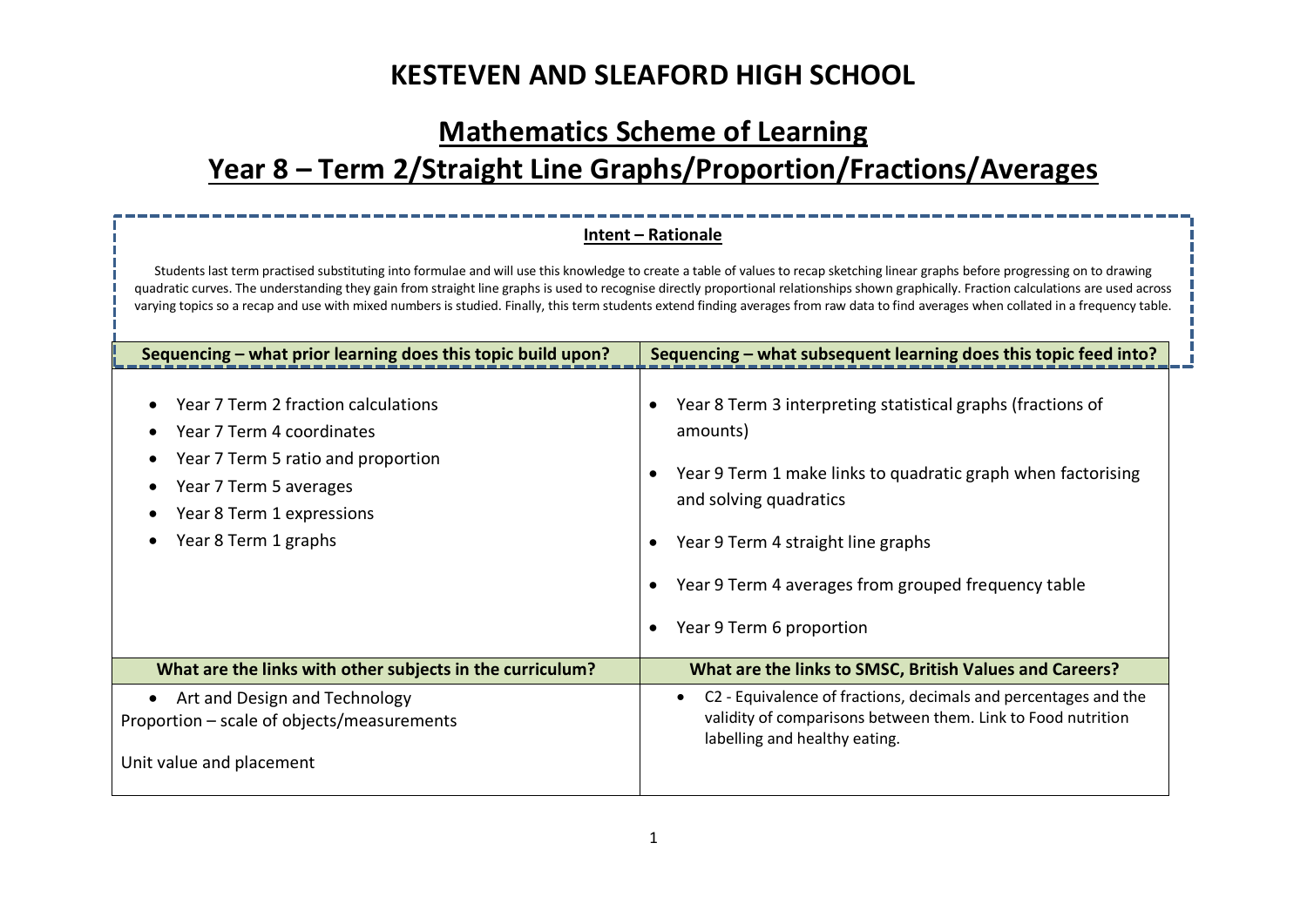| Geography<br>$\bullet$                         | GB4e - Solving real life problems, a chance to put new skills in to<br>$\bullet$<br>context and reflect on how mathematics is relevant to everyday |
|------------------------------------------------|----------------------------------------------------------------------------------------------------------------------------------------------------|
| Coordinates                                    | life                                                                                                                                               |
| Collecting, representing and interpreting data | GB4e - Use of statistics as a way of measuring and making sense<br>of the world around us.                                                         |
| History<br>$\bullet$                           | GB4e - Comparing data sets, using statistical data to make<br>$\bullet$<br>judgements                                                              |
| Handling, representing and interpreting data   |                                                                                                                                                    |
| $\bullet$ ICT                                  |                                                                                                                                                    |
| <b>Graph plotting</b>                          |                                                                                                                                                    |
| Music                                          |                                                                                                                                                    |
| <b>Equivalent fractions</b>                    |                                                                                                                                                    |
| PE<br>$\bullet$                                |                                                                                                                                                    |
| Performance data                               |                                                                                                                                                    |
| Mean, mode, median and range                   |                                                                                                                                                    |
| <b>RE</b><br>$\bullet$                         |                                                                                                                                                    |
| Interpreting data                              |                                                                                                                                                    |
| Science                                        |                                                                                                                                                    |
| Continuous and discrete data                   |                                                                                                                                                    |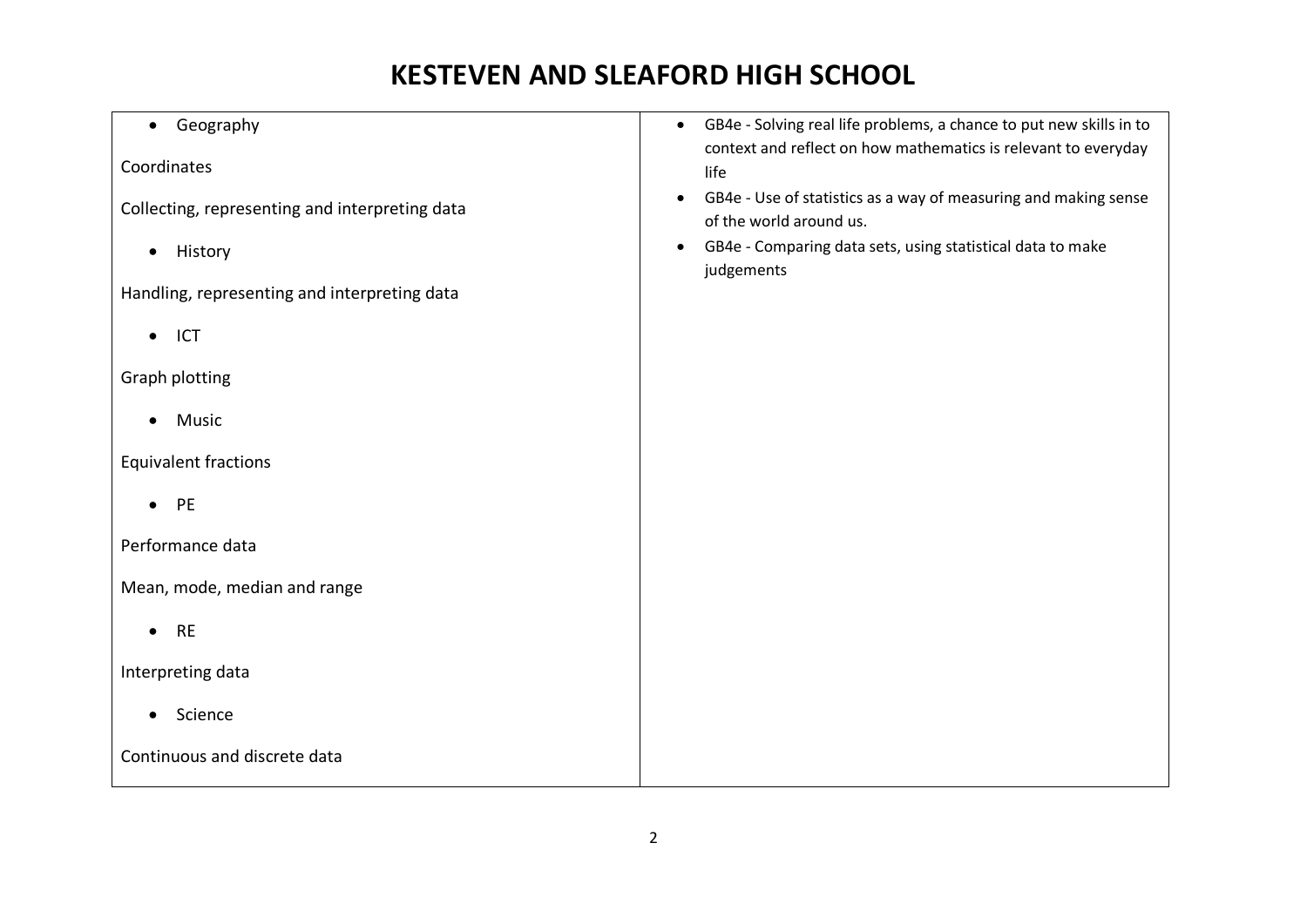| Types of graph                                                                                                                                                                                                                                                                                        |                                                                                                                                                                                                                                            |
|-------------------------------------------------------------------------------------------------------------------------------------------------------------------------------------------------------------------------------------------------------------------------------------------------------|--------------------------------------------------------------------------------------------------------------------------------------------------------------------------------------------------------------------------------------------|
| <b>FDP</b>                                                                                                                                                                                                                                                                                            |                                                                                                                                                                                                                                            |
| Manipulation of algebraic expressions                                                                                                                                                                                                                                                                 |                                                                                                                                                                                                                                            |
| What are the opportunities for developing literacy skills and<br>developing learner confidence and enjoyment in reading?                                                                                                                                                                              | What are the opportunities for developing mathematical skills?                                                                                                                                                                             |
| The Number Devil by Hans Magnus Enzensberger<br>Age $11+$                                                                                                                                                                                                                                             | Technique for drawing curved graphs, no feathering etc<br>Inverse proportion with real life problems e.g. more people less<br>work each                                                                                                    |
| The quirky and unusual story of a young boy who hates maths at<br>school, but who discovers a new side to the subject when he meets<br>an unusual mathematician in a dream. This book takes you on an<br>adventure through creative mathematical thinking, with great<br>illustrations along the way. | Explore misconception that multiplying always makes bigger /<br>makes smaller with fractions less than 1<br>When calculating the mean from a frequency table, ensure we<br>divide by frequency total not the number of categories in table |

# **Mathematics Scheme of Learning**

# **Year 8 – Term 1**

### **Intent – Concepts**

### **What knowledge will students gain and what skills will they develop as a consequence of this topic?**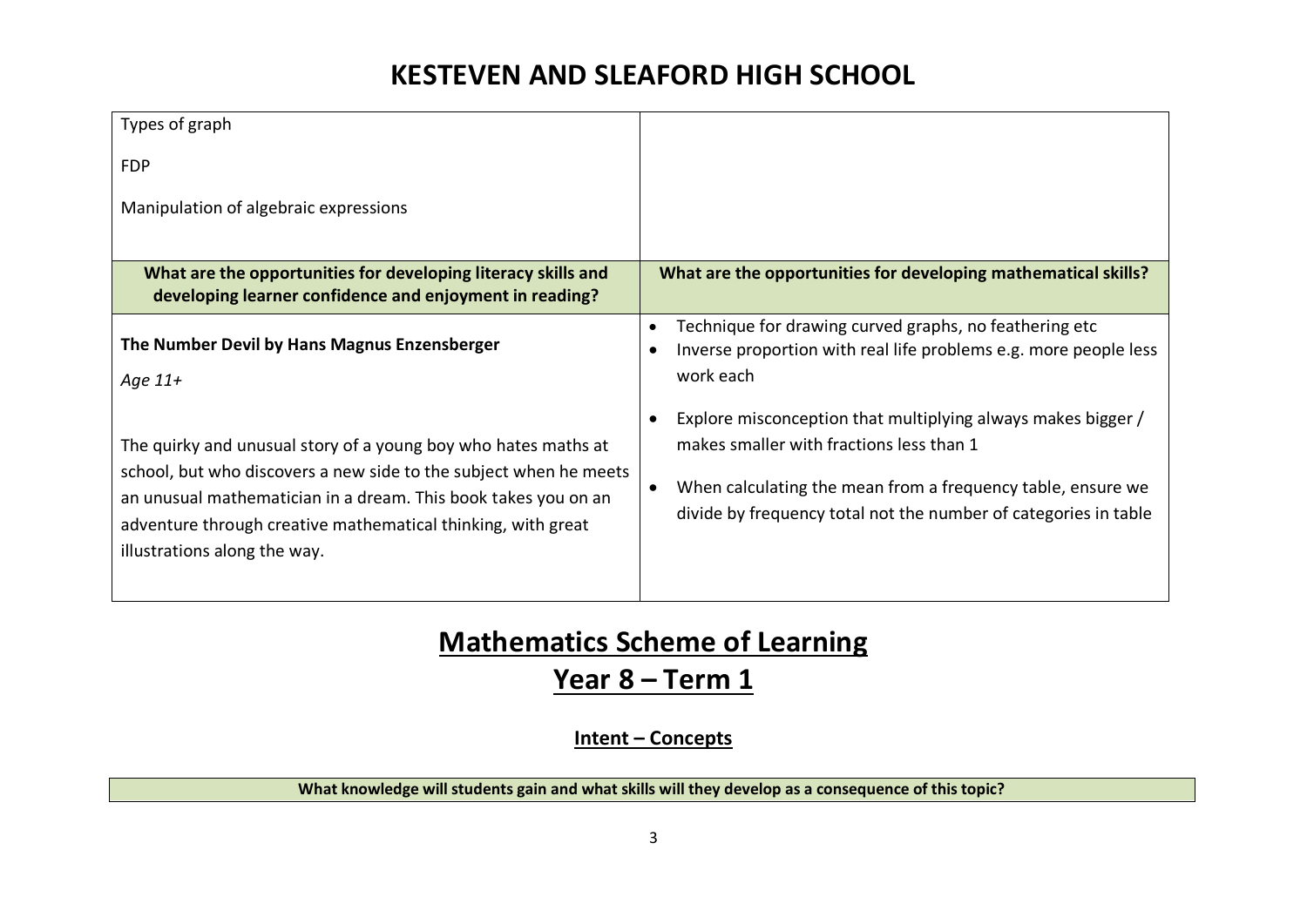### **National Curriculum Reference**

Drawing Straight line graphs. Find the equation of a straight line. Draw curved graphs. Use graphs in a real-life context.

Perform 4 operations applied to fractions (8.3) and to improper fractions and mixed numbers (8.4). Interpreting worded questions in order to determine which operation should be carried out. Finding fractions of amounts.

#### **Know**

Draw linear and quadratic graphs using a table of values. Draw a linear graph using the y intercept and gradient.

Calculate values in direct and inverse proportional relationships

Convert between any fraction, decimal and percentage. Add/Subtract fractions and mixed numbers with different denominators. Multiply fractions and mixed numbers using cancelling first. Divide an integer by fraction and two fractions.

State the median mode and range for raw data, calculate the mean. Collect data in an ungrouped frequency table. Find the mode, median mean and range from the table.

#### **Apply**

Draw and interpret real life graphs such as depth over time and conversion graphs

Recognise direct and inversely proportional relationships shown graphically

Fraction worded problems – recognising the operation required

Compare sets of data

### **Extend**

Draw linear graphs with negative gradients. Find the equation of a straight line with fractional gradients. Draw quadratic graphs with positive and negative coefficients of  $x^2$  for BIDMAS recap.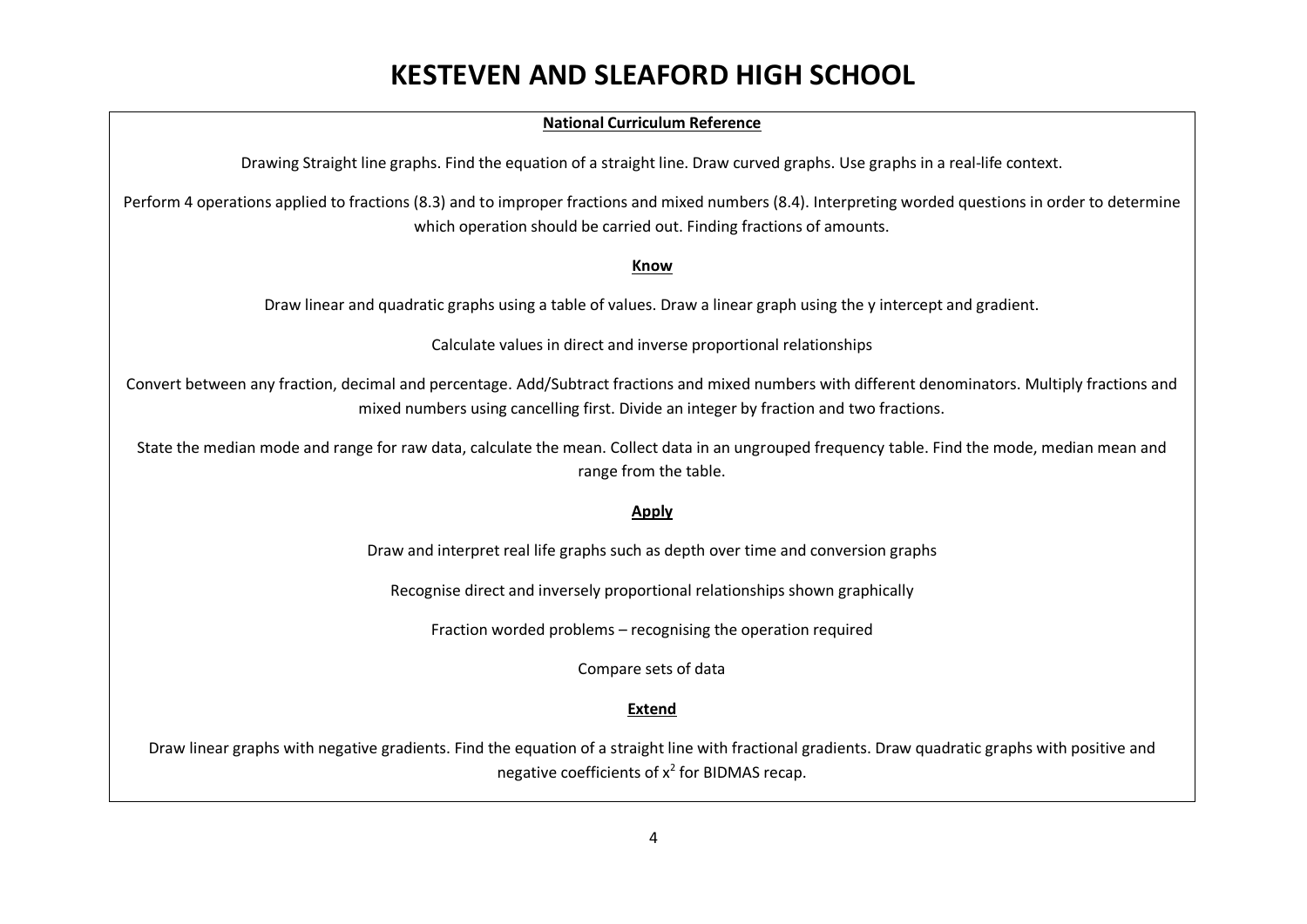| Add/Subtract/Multiply/Divide simple algebraic fractions (single term)                                                                                                                                                                      |                                                                                                                                                                                                                                             |  |  |
|--------------------------------------------------------------------------------------------------------------------------------------------------------------------------------------------------------------------------------------------|---------------------------------------------------------------------------------------------------------------------------------------------------------------------------------------------------------------------------------------------|--|--|
|                                                                                                                                                                                                                                            |                                                                                                                                                                                                                                             |  |  |
| What subject specific language will be used and developed in this<br>topic?                                                                                                                                                                | What opportunities are available for assessing the progress of<br>students?                                                                                                                                                                 |  |  |
| Linear equation, variable, constant, gradient, y-intercept,<br>$\bullet$<br>quadratic, average speed, distance-time graph, quadratic, cubic,<br>table of values.<br>Direct proportion, proportional, formula, graph, inverse<br>proportion | Mid-term target questions<br>$\bullet$<br>End of half term assessment                                                                                                                                                                       |  |  |
| Reciprocal, unit fraction, divisor, equivalent, integer.<br>٠<br>Mean, median, mode, range, consistency, measure of spread,<br>٠<br>averages, frequency, grouped, ungrouped, raw data, discrete,<br>continuous.                            | <b>Common Misconceptions:</b><br>Students may view graphical and algebraic representations as<br>unlinked<br>Viewing equations such as<br>$y=2x+1y=2x+1$<br>as a procedure to be followed rather than a relationship between<br>coordinates |  |  |
|                                                                                                                                                                                                                                            | Misconceptions around the use of algebraic notation<br>Confusing the equations of horizontal and vertical lines, again due to<br>failure to view them as a relationship                                                                     |  |  |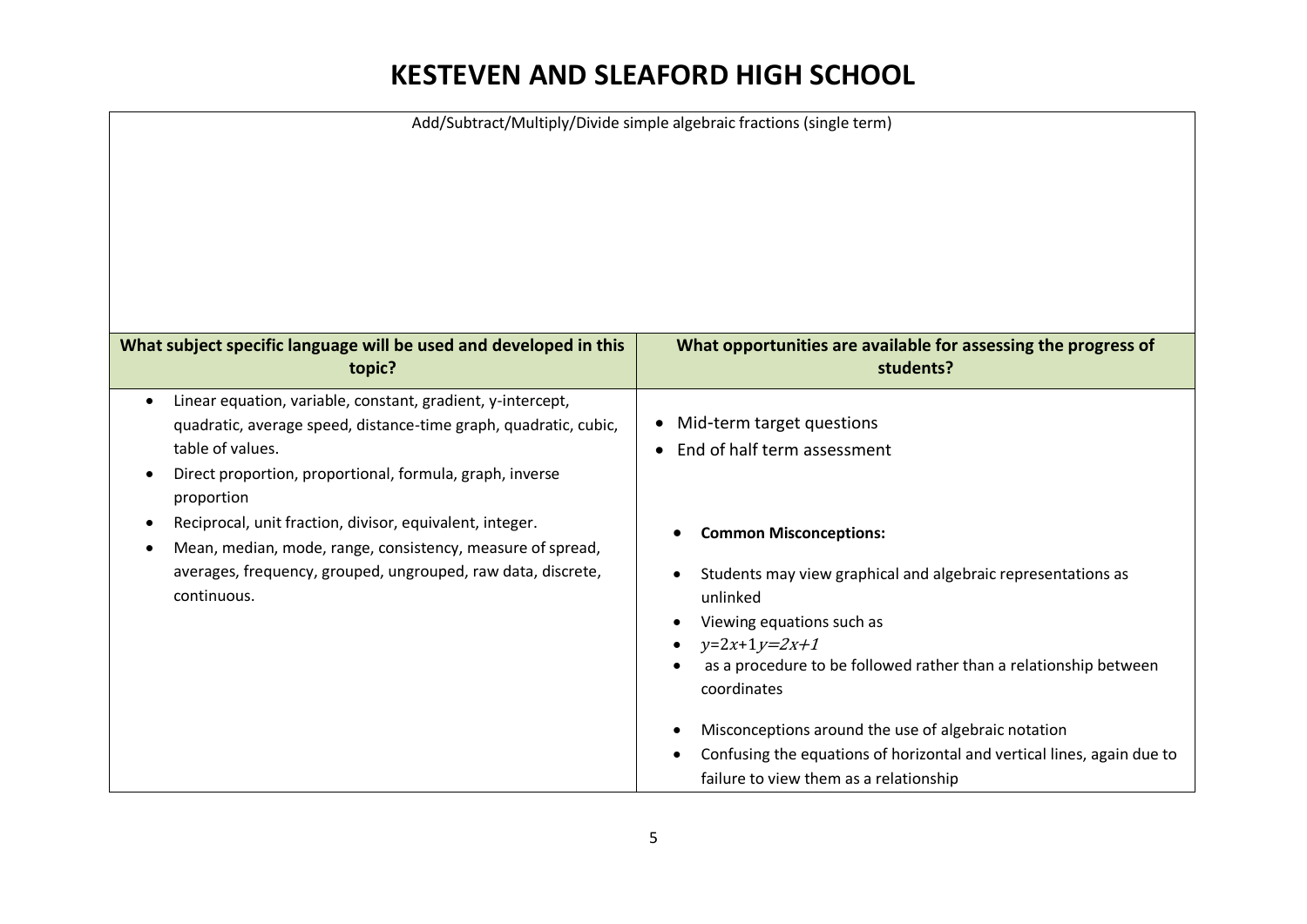| Thinking that coordinates (for points on lines, and more broadly) can<br>$\bullet$<br>only take integer values<br>Being unable to identify, read or draw suitable scales for axes<br>Viewing proportion as unconnected to other areas of maths such as<br>fractions<br>Having a less well developed understanding of multiplication causing<br>difficulties with reasoning proportionally<br>Being unable to identify whether information relates to a whole or a<br>part a given ratio<br>Assumption that fraction denominator is the percentage when<br>converted eg 1/20 = 20%=0.2<br>Insufficient knowledge of calculations with fractions<br>A lack of understanding of the concept of a fraction and its size<br>leading to just adding or subtracting numerators and/or<br>denominators |
|------------------------------------------------------------------------------------------------------------------------------------------------------------------------------------------------------------------------------------------------------------------------------------------------------------------------------------------------------------------------------------------------------------------------------------------------------------------------------------------------------------------------------------------------------------------------------------------------------------------------------------------------------------------------------------------------------------------------------------------------------------------------------------------------|
| methods such as always 'cross-multiplying'<br>Confusing the procedures for using different operations with<br>fractions                                                                                                                                                                                                                                                                                                                                                                                                                                                                                                                                                                                                                                                                        |
| A lack of understanding of mixed number notation leading to<br>difficulties with $e.g. 3\frac{4}{5} + 5\frac{2}{3}$ and $6\frac{1}{9} - 3\frac{4}{7}$<br>Confusing different measures of average<br>Thinking that the range is an average<br>Lack of conceptual understanding of averages and what they do and<br>don't show, possibly due to lack of exposure to large sets of data<br>Not knowing what 'frequency' is                                                                                                                                                                                                                                                                                                                                                                        |
|                                                                                                                                                                                                                                                                                                                                                                                                                                                                                                                                                                                                                                                                                                                                                                                                |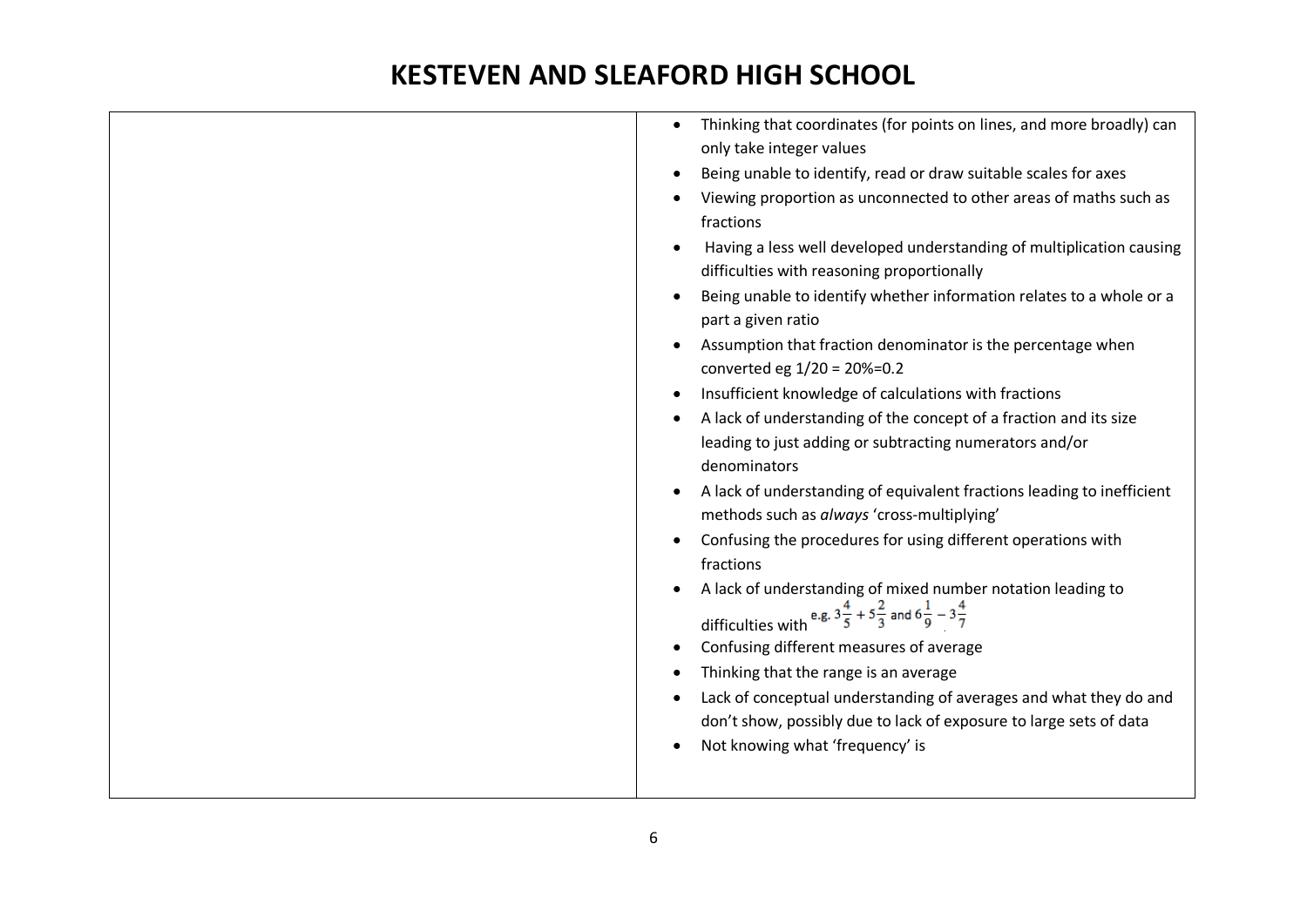| <b>Linear Graphs</b>                         |  | G |
|----------------------------------------------|--|---|
| Draw a linear graph using a table of values  |  |   |
| Identify the gradient and y intercept from   |  |   |
| the equation and graph                       |  |   |
| Draw a straight-line graph from the equation |  |   |
| Draw and interpret real life                 |  |   |
| graphs/conversion graphs                     |  |   |
| Draw quadratic graphs using a table of       |  |   |
| values                                       |  |   |

| <b>Proportion</b>                                                              | κ |  |
|--------------------------------------------------------------------------------|---|--|
| Calculate values in a directly proportional<br>relationship                    |   |  |
| Calculate values in an inversely proportional<br>relationship                  |   |  |
| Recognise a direct or inversely proportional<br>relationship shown graphically |   |  |

| <b>Fractions</b>                          |  | G |
|-------------------------------------------|--|---|
| Convert between any fraction, decimal and |  |   |
| percentage                                |  |   |
| Be able to find Equivalent fractions      |  |   |
| Be able to add and subtract fractions     |  |   |
| (different denominators)                  |  |   |
| Be able to multiply fractions and find    |  |   |
| fractions of an amount                    |  |   |